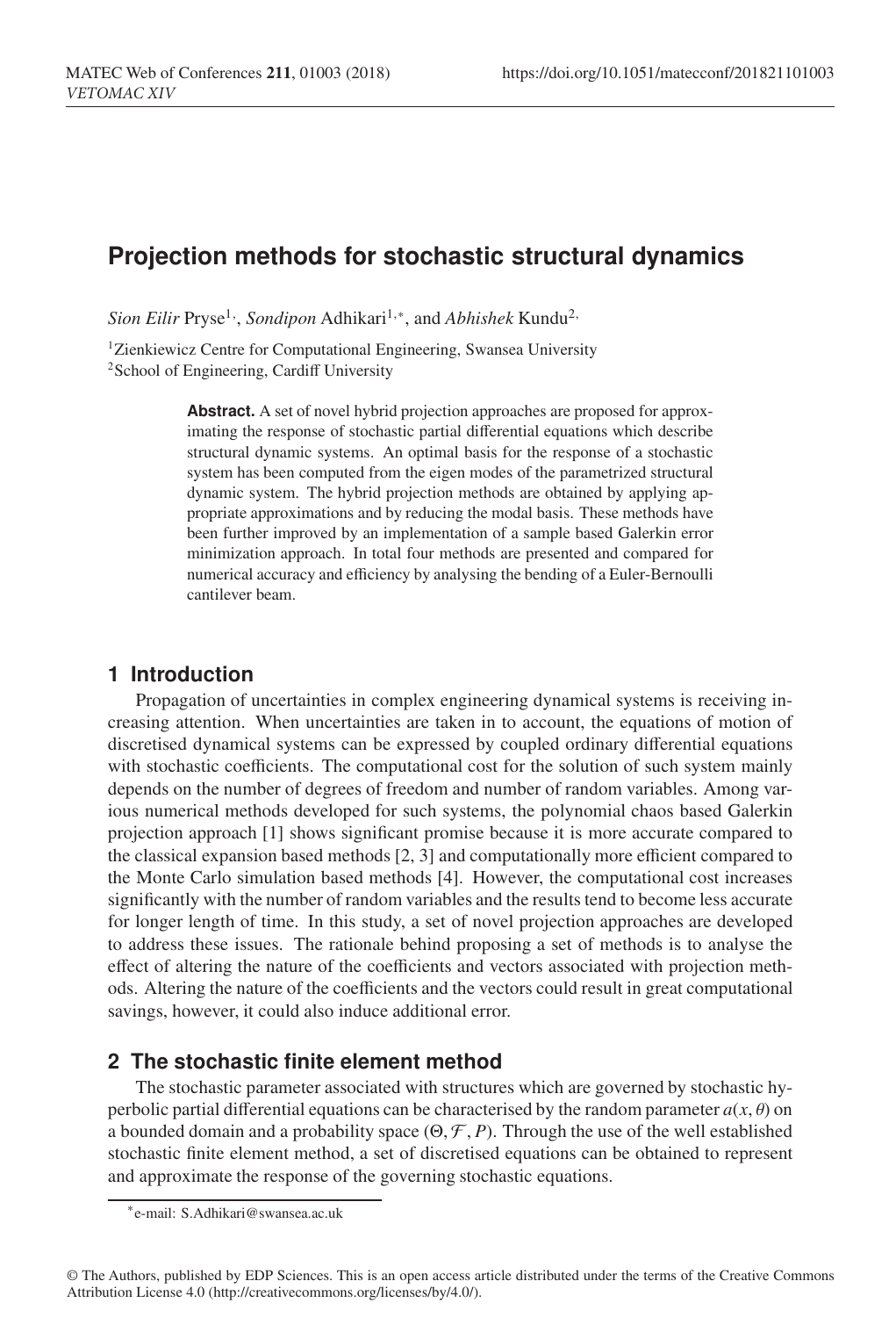# **2.1 Discretisation of the random field**

In order to proceed with the stochastic finite element method, it is necessary to discretise the random field that is associated with the governing stochastic equations. In this study, we consider the stochastic parameter  $a(x, \theta)$  to be a Gaussian random field with a autocovariance kernel  $C_a$ :  $\mathcal{D} \times \mathcal{D} \to \mathbb{R}$  defined on the domain  $\mathcal{D}$ . The covariance function is positive definite, symmetric and square bounded. The random field  $a(x, \theta)$  can be expressed by a truncated Karhunen-Loève series expansion. This expansion is achieved by performing a spectral decomposition of the covariance function of the field, thus resulting in

$$
a(x, \theta) = a_0(x) + \sum_{i=1}^{M} \sqrt{\lambda_i} \widetilde{\xi_i}(\theta) \widetilde{\phi_i}(x)
$$
 (1)

where  $a_0(x)$  is the mean function of the random field and  $\tilde{\xi}_i$  are uncorrelated standard random variables. As the random field under consideration is Gaussian, the random variables are deemed as uncorrelated standard normal random variables with zero mean and an unit variance.  $\lambda_i$  and  $\phi_i(x)$  correspond to the eigenvalues and eigenvectors which satisfy the following Fredholm integral equation of the second kind

$$
\int_{\mathcal{D}} C_a(x_1, x_2) \widetilde{\phi}_j(x_1) dx_1 = \widetilde{\lambda}_j \widetilde{\phi}_j(x_2) \qquad \forall \ j = 1, 2, ... \tag{2}
$$

If the eigenvalues rapidly decay, the value of *M* can be kept relatively small in order to obtain an accurate depiction of the Gaussian random field.

#### **2.2 The equation of motion of the stochastic system**

The system matrices inherit the randomness of the input stochastic parameters and hence the stochastic linear system for structural dynamics takes the form of

$$
\mathbf{M}(\theta)\ddot{\mathbf{u}}(t;\theta) + \mathbf{C}(\theta)\dot{\mathbf{u}}(t;\theta) + \mathbf{K}(\theta)\mathbf{u}(t;\theta) = \mathbf{f}_0(t)
$$
\n(3)

where  $\mathbf{M}(\theta)$ ,  $\mathbf{C}(\theta)$  and  $\mathbf{K}(\theta)$  are the random mass, damping and stiffness matrices respectively,  $\mathbf{u}(t; \theta)$  and its dotted variants are the system response vector and its time derivatives respectively, and  $f_0(t)$  is the deterministic forcing vector. Following from the discretized spectral representation of the random field in (1), the system matrices can be expanded in terms of the functions of the input random variables as

$$
\mathbf{M}(\theta) = \mathbf{M}_0 + \sum_{i=1}^{p_1} \mu_i(\theta_i) \mathbf{M}_i \in \mathbb{R}^{n \times n} \text{ and } \mathbf{K}(\theta) = \mathbf{K}_0 + \sum_{i=1}^{p_2} \nu_i(\theta_i) \mathbf{K}_i \in \mathbb{R}^{n \times n}
$$
 (4)

Here the mass and stiffness matrices have been expressed in terms of their deterministic components ( $M_0$  and  $K_0$ ) and the corresponding random contributions ( $M_i$  and  $K_i$ ) obtained from discretizing the mass and stiffness parameters with finite number of random variables  $(\mu_i(\theta)$  and  $\nu_i(\theta)$ . The total number of random variables utilized to represent the stochastic system matrices is  $M = p_1 + p_2$ . For most cases the damping parameter is expressed as linear combination of the mass matrix and the system stiffness matrix which is the 'proportional damping model' and this has been adopted in the present work.

#### **2.3 Formulating dynamic systems in the frequency domain**

The methods for obtaining the discretised random form of the governing partial differential equations are well-established in stochastic finite element literature. By utilising the stochastic finite element method, the response a multiple-degrees-of-freedom structural vibration problem in the frequency domain can be expressed as

$$
\left(\mathbf{D}_0(\omega) + \sum_{j=1}^M \xi_j(\theta) \mathbf{D}_j(\omega)\right) \tilde{\mathbf{u}}(\omega, \theta) = \tilde{\mathbf{f}}_0(\omega)
$$
\n(5)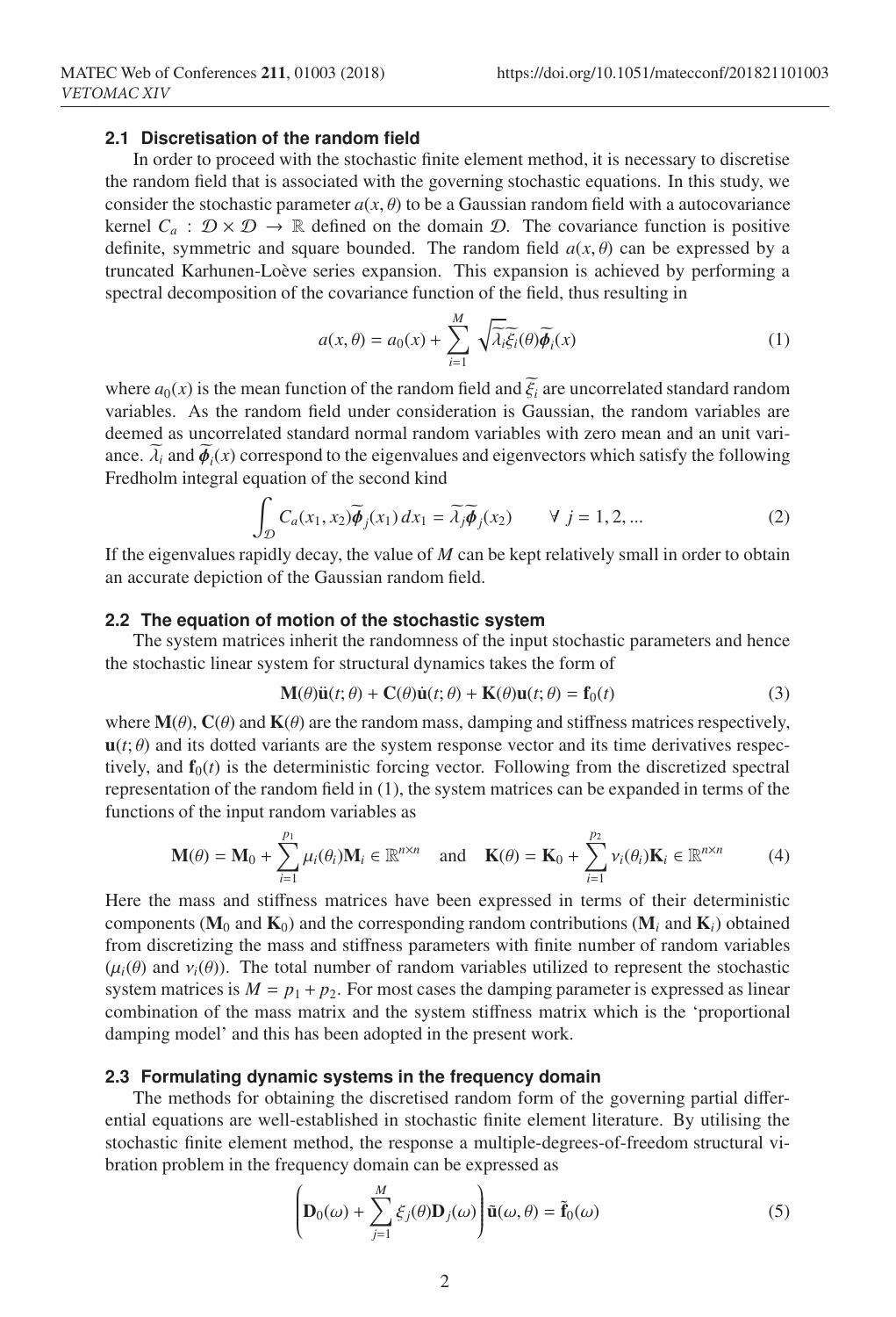where  $\mathbf{D}_0(\omega) \in \mathbb{C}^{N \times N}$  represents the complex deterministic part of the system and  $\mathbf{D}_j(\omega) \in$  $\mathbb{R}^{N\times N}$  the random components. The total number of random variables, M, corresponds to the number of random variables associated with the Karhunen-Loève series expansion. For the systems under consideration, the expressions for  $D_0$  and  $D_j$  are as follows

$$
\mathbf{D}_0(\omega) = -\omega^2 \mathbf{M}_0 + i\omega \mathbf{C}_0 + \mathbf{K}_0 \tag{6}
$$

$$
\mathbf{D}_j(\omega) = -\omega^2 \mathbf{M}_j \quad \text{for} \quad j = 1, 2, \dots, p_1
$$

$$
\mathbf{D}_{j}(\omega) = \mathbf{K}_{j-p_{1}} \quad \text{for} \quad j = p_{1} + 1, p_{1} + 2, \dots, p_{1} + p_{2} \tag{7}
$$

where  $M_0$ ,  $K_0$ ,  $C_0$  are deterministic mass, stiffness and damping matrices, and  $M_i$  and  $K_i$  are symmetric matrices which contribute towards the random components of the mass and stiffness matrices.  $\tilde{\mathbf{u}}(\omega, \theta)$  and  $\tilde{\mathbf{f}}_0(\omega)$  are the dynamic response and the forcing in the frequency domain. For this study,  $\xi(\theta) = {\xi_i(\theta)}$  for  $i = 1, ..., M$  is considered to be a set of uncorrelated standard Gaussian random variables. The first  $p_1$  random variables are used to model the random mass matrices, and the remaining random variables used to model the random stiffness matrices. The damping framework utilised in this study is a constant modal damping model [5]. Therefore, the matrix  $\zeta$  is a diagonal matrix which contains modal damping factors,  $\zeta = \text{diag}[\zeta_1, \zeta_2, \dots, \zeta_N] \in \mathbb{R}^{N \times N}$ . It is assumed that the all the diagonal entries are equal, therefore  $\zeta_1 = \zeta_2 = \cdots = \zeta_N$ . In the subsequent sections, different projection methods for efficiently approximating the response of Equation (5) are proposed and compared. The methods are subsequently applied for all  $\theta \in \Theta$  and for every frequency value  $\omega \in \Omega$ .

# **3 Derivation of the projection methods**

We will initially consider two projection methods which have different characteristics. In order to compare the accuracy and effectiveness methods, a benchmark solution can be obtained by implementing a direct Monte Carlo approach [DMCS]

$$
\tilde{\mathbf{u}}_{DMCS}(\omega,\theta) = [-\omega^2 \mathbf{M}(\theta) + i\omega \mathbf{C}_0 + \mathbf{K}(\theta)]^{-1} \tilde{\mathbf{f}}_0(\omega)
$$
\n(8)

for each frequency and realisation. The rationale behind proposing different methods is to analyse the effect of the nature of the coefficients and their associated vectors. The first two methods under consideration have the following characteristics:

- Projecting onto a stochastic basis with stochastic coefficients [SS]
- Projecting onto a deterministic basis with deterministic coefficients [DD]

For both methods, we aim to keep the basis vector independent of the frequency. This is done in an attempt to reduce the computational effort if more than one frequency value were to be analysed. We initially consider the case which incorporates the whole stochastic nature of Equation (5).

#### **3.1 Projecting onto a stochastic basis with stochastic coefficients [SS]**

For such an approach, we initially consider the generalised undamped eigenvalue problem

$$
\mathbf{K}(\theta)\boldsymbol{\phi}_k(\theta) = \lambda_k(\theta)\mathbf{M}(\theta)\boldsymbol{\phi}_k(\theta); \quad k = 1, 2, \dots N
$$
\n(9)

where  $\lambda_k(\theta)$  and  $\phi_k(\theta)$  are the *k*th undamped random eigenvalue and eigenvector. For convenience, matrices that contain the whole set of random eigenvalues and eigenvectors are defined as follows

$$
\Omega^{2}(\theta) = \text{diag} [\lambda_{1}(\theta), \lambda_{2}(\theta), \dots, \lambda_{n}(\theta)] \in \mathbb{R}^{N \times N} \text{ and}
$$
  

$$
\Phi(\theta) = [\phi_{1}(\theta), \phi_{2}(\theta), \dots, \phi_{n}(\theta)] \in \mathbb{R}^{N \times N}
$$
 (10)

The eigenvalues are arranged in ascending order so  $\lambda_1(\theta) < \lambda_2(\theta) < \ldots < \lambda_n(\theta)$  and their corresponding eigenvectors are mass normalised and arranged in the same order. Therefore,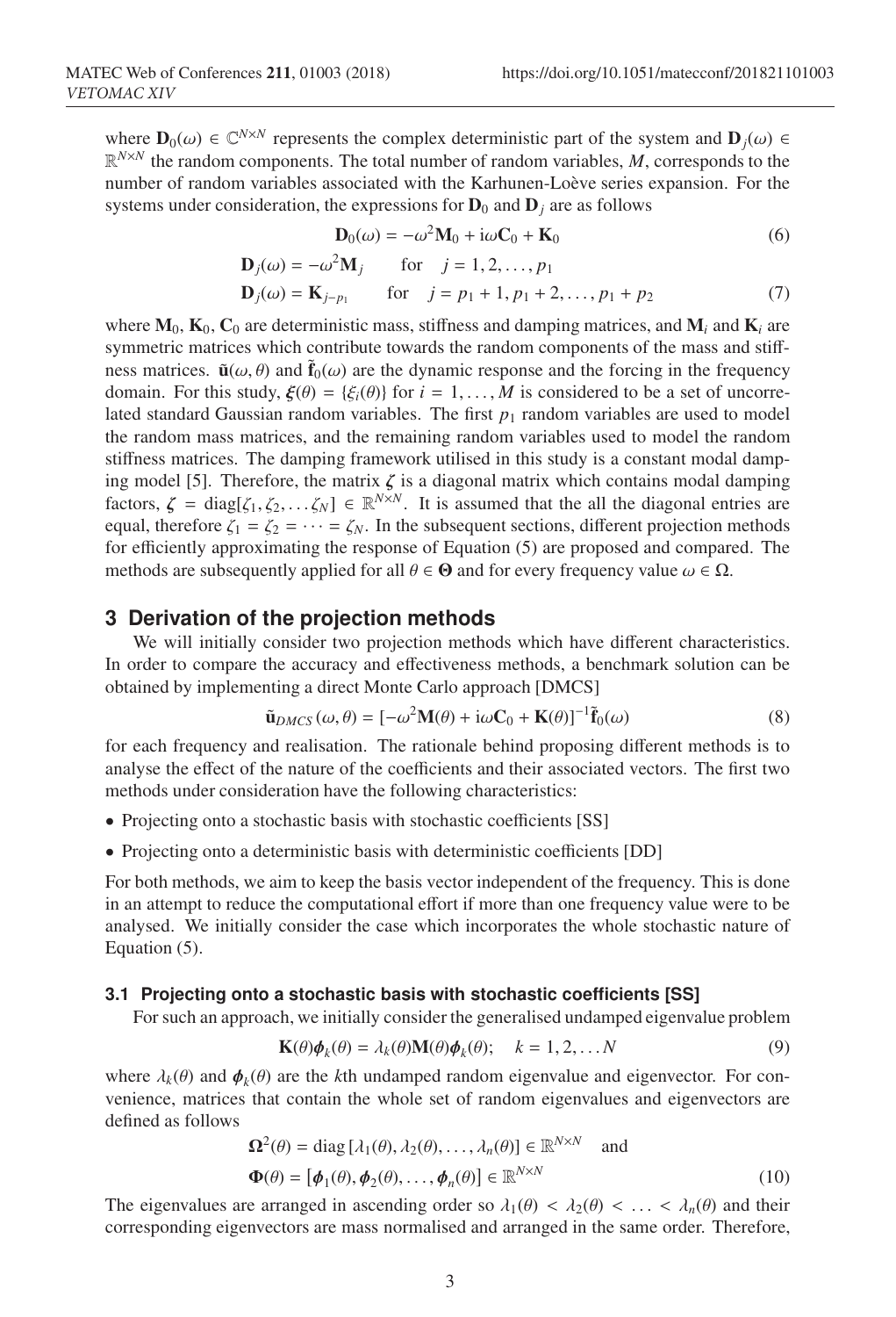it is apparent that  $\mathbf{\Phi}^T(\theta)\mathbf{M}(\theta)\mathbf{\Phi}(\theta) = \mathbf{I}$  and  $\mathbf{\Phi}^T(\theta)\mathbf{K}(\theta)\mathbf{\Phi}(\theta) = \mathbf{\Omega}^2(\theta)$ . As the undamped eigenvectors from a complete basis, it is possible to obtain the response of Equation (5) through projecting on the undamped eigenvectors. By combining the stated identities with the stochastic finite representations introduced in the previous section, an expression for the response of a stochastically parametrised system can be expressed as

$$
\tilde{\mathbf{u}}_{SS}(\omega,\theta) = \sum_{j=1}^{N} \alpha_j(\omega,\theta) \mathbf{a}_j(\theta) = \sum_{j=1}^{N} \left( \frac{\boldsymbol{\phi}_j^T(\theta) \tilde{\mathbf{f}}_0(\omega)}{\lambda_j(\theta) - \omega^2 + 2i \sqrt{\lambda_j(\theta)} \omega \zeta} \right) \boldsymbol{\phi}_j(\theta)
$$
(11)

where *N* corresponds to the number of degrees of freedom associated with the dynamic structure. Therefore, the response of the dynamic stochastic system under consideration has been represented in the required form.

### **3.2 Projecting onto a deterministic basis with deterministic coefficients [DD]**

As a worst-case scenario, we consider the case of projecting deterministic coefficients onto a deterministic basis. The method is initiated by considering the deterministic equivalent of Equation (11), therefore, we deem all the eigensolution to be deterministic. For this case, the response vector takes the following form

$$
\tilde{\mathbf{u}}_{DD}(\omega) = \sum_{j=1}^{N} \gamma_{0j}(\omega) \mathbf{c}_j \tag{12}
$$

where  $\gamma_{0j}(\omega) \in \mathbb{C}$  and  $\mathbf{c}_j \in \mathbb{C}^N$  are deterministic scalars and vectors respectively. If both the undamped random eigenvalues and eigenvectors seen in Equation (11) are exchanged for their deterministic counterpart, the response vector takes the following form

$$
\tilde{\mathbf{u}}_{DD}(\omega) = \sum_{j=1}^{N} \left( \frac{\boldsymbol{\phi}_{0j}^T \tilde{\mathbf{f}}_0}{\lambda_{0j} - \omega^2 + 2i \sqrt{\lambda_{0j}} \omega \zeta} \right) \boldsymbol{\phi}_{0j}
$$
(13)

where  $\lambda_0$  and  $\phi_0$  denote the *j*th undamped deterministic eigenvalue and eigenvector respectively. Due to all the terms in Equation (13) being deterministic, the stochastic nature of the system is not at all incorporated into the response vector. It can be deduced that Equation (13) provides the deterministic solution and therefore can be established as a worst case scenario. However, if the coefficient of variation associated with the stochastic process is low, this method could provide an adequate approximation of the mean of the true solution.

#### **4 Computational reduction**

At present, the computational time associated with both the proposed methods can be considered quite high, especially for a high degree of freedom finite element system. This is due:

- A large number of terms are present in the summations given by Equations (11) and (13). At present, the number of terms in the series correspond to the number of degrees of freedom.
- Calculating the random eigensolutions is computationally expensive. This only applies to the first method.

Combining these with the need to simulate the methods for a large number of sample points result in a large computational effort. As a result, these issues have been addressed in the following sections.

### **4.1 Approximating the undamped eigensolutions**

Calculating the exact undamped random eigensolutions can be extremely expensive, especially if the number of degrees of freedom is large. Thus a sensitivity approach to approximate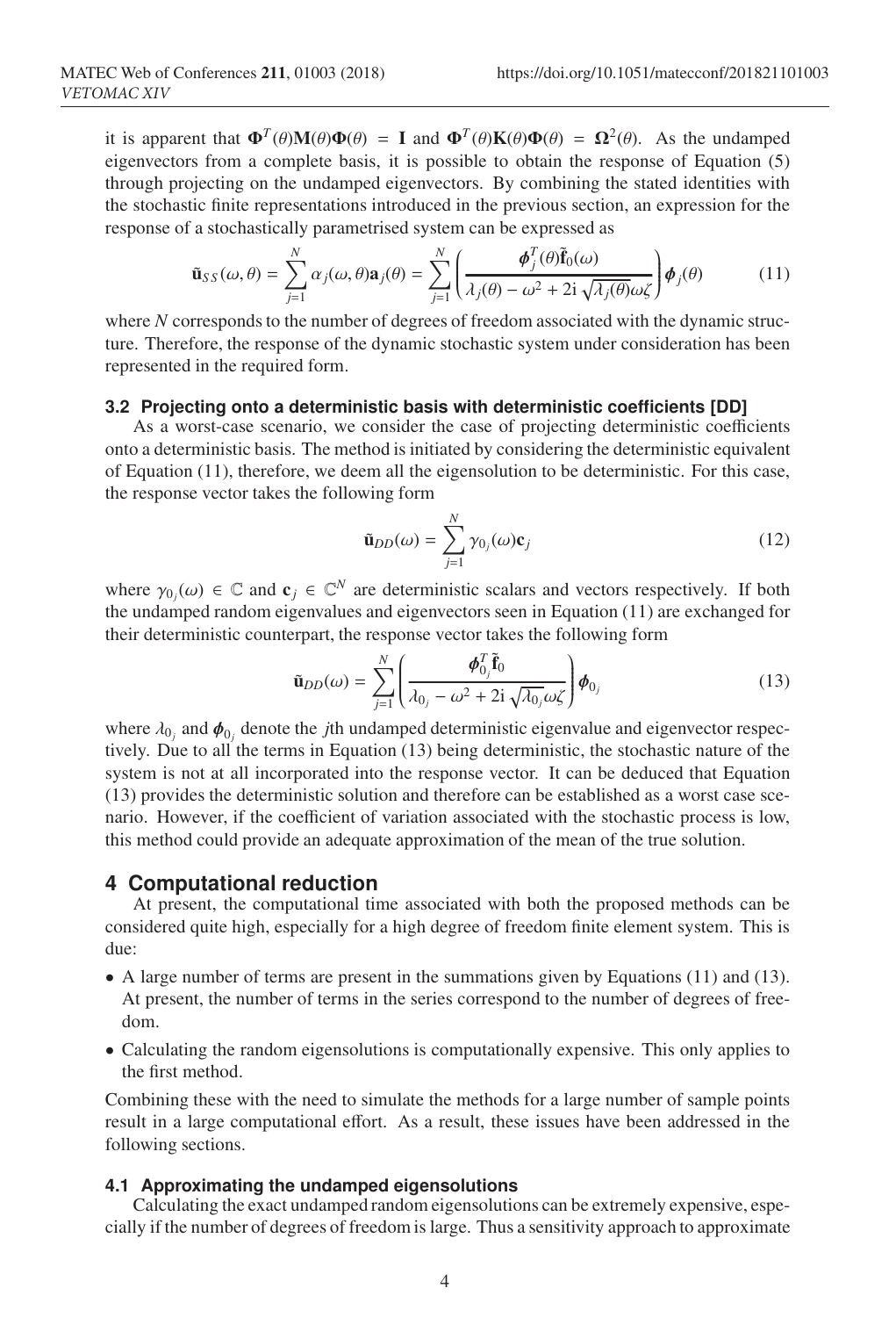the eigensolutions could computationally be a better option. Due to the low computational effort associated with the first order perturbation method, this method has been used to approximate both the undamped random eigenvalues and eigenvectors. Therefore the random eigenvalues and eigenvectors can be approximated by the following expansions

$$
\lambda_j \approx \lambda_{0_j} + \sum_{k=1}^M \left( \frac{\partial \lambda_j}{\partial \xi_k} \right) d\xi_k(\theta) \quad \text{and} \quad \boldsymbol{\phi}_j \approx \boldsymbol{\phi}_{0_j} + \sum_{k=1}^M \left( \frac{\partial \boldsymbol{\phi}_j}{\partial \xi_k} \right) d\xi_k(\theta) \quad (14)
$$

where  $\lambda_{0j}$  and  $\phi_{0j}$  are the *j*th deterministic undamped eigenvalue and eigenvector respectively, and  $d\xi_k(\theta)$  is set of random variables. Expressions for the derivatives of the undamped random eigenvalues and eigenvectors with respect to  $\xi_k$  are given by

$$
\frac{\partial \lambda_j}{\partial \xi_k} = \boldsymbol{\phi}_{0_j}^T \left[ \frac{\partial \mathbf{K}}{\partial \xi_k} - \lambda_{0_j} \frac{\partial \mathbf{M}}{\partial \xi_k} \right] \boldsymbol{\phi}_{0_j}
$$
\n
$$
\frac{\partial \boldsymbol{\phi}_j}{\partial \xi_k} = -\frac{1}{2} \left( \boldsymbol{\phi}_{0_j}^T \frac{\partial \mathbf{M}}{\partial \xi_k} \boldsymbol{\phi}_{0_j} \right) + \sum_{i=1 \neq j}^N \frac{\boldsymbol{\phi}_{0_k}^T \left[ \frac{\partial \mathbf{K}}{\partial \xi_k} - \lambda_{0_j} \frac{\partial \mathbf{M}}{\partial \xi_k} \right] \boldsymbol{\phi}_{0_j}}{\lambda_{0_j} - \lambda_{0_k}} \boldsymbol{\phi}_{0_k}
$$
\n(15)

The full algebraic details for obtaining the derivatives have been omitted, however for a comprehensive discussion about their derivations can be found in [6]. In the instance of Equation (15), the values of both  $\frac{\partial \mathbf{M}}{\partial \xi_k}$  and  $\frac{\partial \mathbf{K}}{\partial \xi_k}$  are

$$
\frac{\partial \mathbf{M}}{\partial \xi_k} = \begin{cases} \mathbf{M}_k, & \text{for } j = 1, 2, ..., p_1 \\ 0, & \text{otherwise} \end{cases}
$$
  
\n
$$
\frac{\partial \mathbf{K}}{\partial \xi_k} = \begin{cases} \mathbf{K}_{k-p_1}, & \text{for } k = p_1 + 1, p_1 + 2, ..., p_1 + p_2 \\ 0, & \text{otherwise} \end{cases}
$$
 (16)

where  $M_k$  and  $K_k - p_1$  correspond to the random components of the mass and stiffness matrices.

### **4.2 Modal basis reduction**

At present, all the methods described in Section 3 require the calculation and summation of *N* terms. However, we aim to lower the computational effort of the proposed methods by applying suitable truncations. By revisiting the ordering of the eigenvalues seen in Equation (10), it can be deduced that

$$
\lambda_1(\theta) < \lambda_2(\theta) < \ldots < \lambda_N(\theta) \tag{17}
$$

where  $\lambda_j(\theta)$  corresponds to the *j*th eigenvalue. From the scalar terms  $\alpha_j(\omega, \theta)$  and  $\gamma_{0_j}(\omega)$  seen Equations (11) and (13), it can be observed that the eigenvalues appear in the denominator. The scalar  $\alpha_i(\omega, \theta)$  is shown for illustration

$$
\alpha_j(\omega,\theta) = \frac{\phi_j^T(\theta)\tilde{\mathbf{f}}_0}{\lambda_j(\theta) - \omega^2 + 2i\sqrt{\lambda_j(\theta)}\omega\zeta}
$$
(18)

For the values of *j* satisfying  $\lambda_j(\theta) + 2i \sqrt{\lambda_j(\theta)} \omega \zeta > \omega^2$ , it is apparent that the value of the denominator increases as the value of *j* increases. Therefore, it is established that the value of  $\alpha_j(\omega, \theta)$  generally decreases as the value of *j* increases. Consequently the upper limits of the summations seen in Equations (11) and (13) can be lowered. In turn, these equations can be expressed as

$$
\tilde{\mathbf{u}}_{SS}(\omega,\theta) \approx \sum_{j=1}^{n_r} \left( \frac{\boldsymbol{\phi}_j^T(\theta)\tilde{\mathbf{f}}_0}{\lambda_j(\theta) - \omega^2 + 2i\sqrt{\lambda_j(\theta)}\omega\zeta} \right) \boldsymbol{\phi}_j(\theta) \tag{19}
$$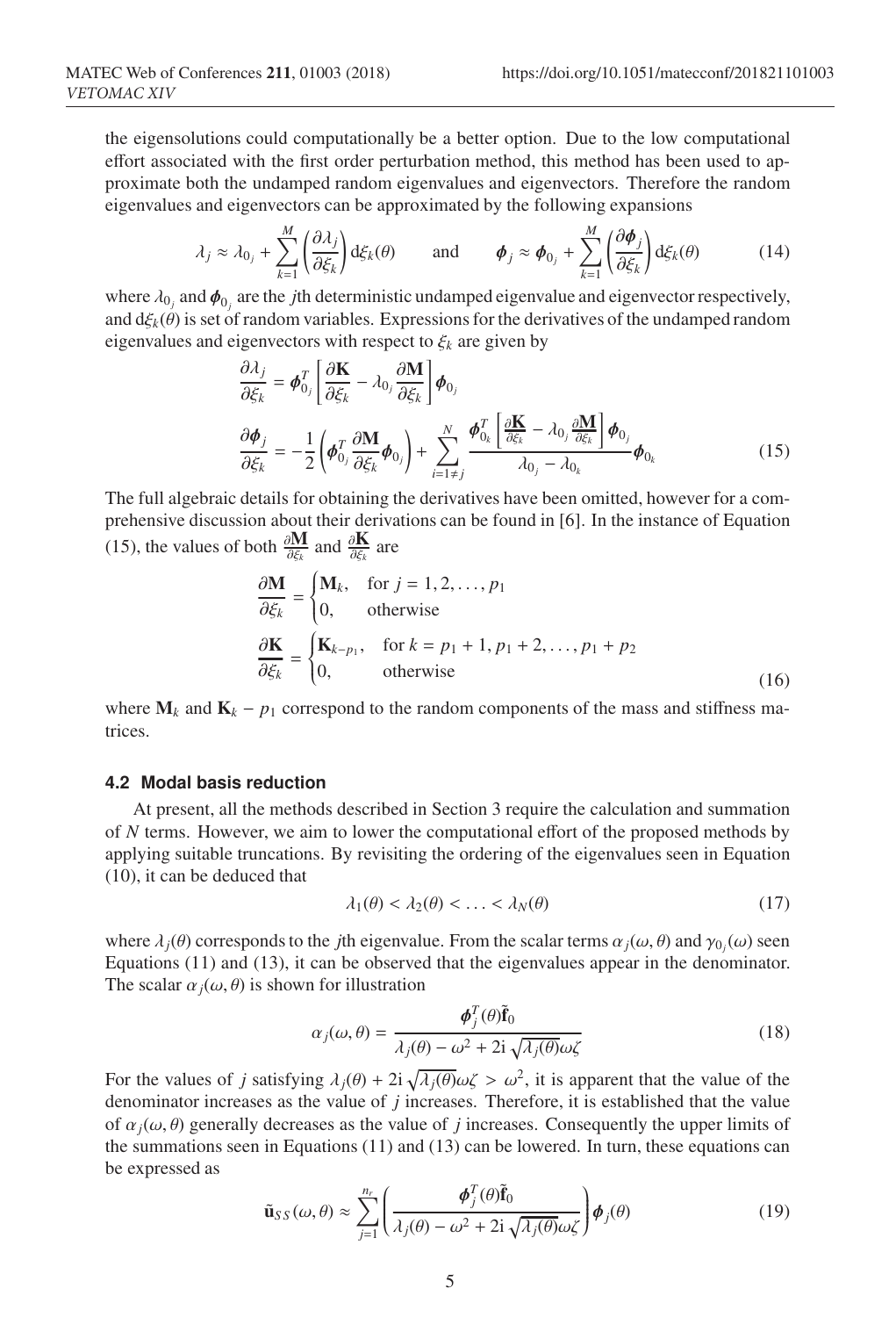$$
\tilde{\mathbf{u}}_{DD}(\omega) \approx \sum_{j=1}^{n_r} \left( \frac{\boldsymbol{\phi}_{0j}^T \tilde{\mathbf{f}}_0}{\lambda_{0j} - \omega^2 + 2\mathrm{i} \sqrt{\lambda_{0j}} \omega \zeta} \right) \boldsymbol{\phi}_{0j} \tag{20}
$$

respectively, where  $n_r < N$ . The value of  $n_r$  can either be predefined or it can defined by applying an iterative framework.

# **5 Sample based Galerkin error minimisation**

Two different projection methods have been proposed in Section 3. The first projects random scalars onto a stochastic basis whilst the third method projects deterministic scalars onto a deterministic basis. We have shown that it is possible to approximate the random eigensolutions that arise in the proposed methods in order to lower the computational effort. However these approximations, in addition to the modal reduction introduced in Section 4.2 introduces error into the calculation. This has motivated an error minimisation technique through applying a sample based Galerkin approach [7]. As a result, in addition to the methods introduced in Section 3, the following two projection methods are proposed:

- A sample based Galerkin approach with projecting onto a stochastic basis with stochastic coefficients [SSG]
- A sample based Galerkin approach with projecting onto a deterministic basis with deterministic coefficients [DDG]

The case of incorporating a sample based Galerkin approach with projecting onto a stochastic basis with stochastic coefficients is initially considered.

# **5.1 A sample based Galerkin approach with projecting onto a stochastic basis with stochastic coefficients [SSG]**

The response vector for the given case is modified to take the following series representation

$$
\tilde{\mathbf{u}}_{SSG}(\omega,\theta) \approx \sum_{j=1}^{n_r} c_j(\omega,\theta) \left( \frac{\boldsymbol{\phi}_j^T(\theta)\tilde{\mathbf{f}}_0}{\lambda_j(\theta) - \omega^2 + 2i \sqrt{\lambda_j(\theta)} \omega \zeta} \right) \boldsymbol{\phi}_j(\theta)
$$
\n
$$
= \sum_{j=1}^{n_r} c_j(\omega,\theta) \alpha_j(\omega,\theta) \boldsymbol{\phi}_j(\theta) \tag{21}
$$

Here  $\alpha_j(\omega, \theta)$  and  $\phi_j(\theta)$  correspond to the random scalars and random eigenvectors seen in Equation (11), whilst  $c_j(\omega, \theta) \in \mathbb{C}$  are constants which need to be obtained for each realisation. This can be done by applying a sample based Galerkin approach. We initially consider the following residual

$$
\mathbf{r}(\omega,\theta) = \left(\sum_{i=0}^{M} \mathbf{D}_i(\omega)\xi_i(\theta)\right) \left(\sum_{j=1}^{n_r} c_j(\omega,\theta)\alpha_j(\omega,\theta)\phi_j(\theta)\right) - \tilde{\mathbf{f}}_0(\omega) \in \mathbb{C}^N \tag{22}
$$

where  $\xi_0 = 1$  is used in order to simplify the summation.  $\mathbf{D}_i(\omega)$ ,  $\xi_i(\theta)$  and  $\hat{\mathbf{f}}_0(\omega)$  correspond to the terms arising in Equations (5). By making the residual orthogonal to a basis function, the unknown  $c_j(\omega, \theta)$  can be computed. As Equation (21) can be viewed as a projection onto a stochastic basis, the residual is made orthogonal to the undamped random eigenvectors

$$
\mathbf{r}(\omega,\theta) \perp \boldsymbol{\phi}_k(\theta) \qquad \forall \quad k = 1,2,\ldots n_r \tag{23}
$$

As a sample based Galerkin approach is considered, applying the orthogonality condition results in

$$
\boldsymbol{\phi}_k^T(\theta) \Bigg[ \Bigg( \sum_{i=0}^M \mathbf{D}_i(\omega) \xi_i(\theta) \Bigg) \Bigg( \sum_{j=1}^{n_r} c_j(\omega, \theta) \alpha_j(\omega, \theta) \boldsymbol{\phi}_j(\theta) \Bigg) - \boldsymbol{\phi}_k^T(\theta) \tilde{\mathbf{f}}_0(\omega) \Bigg] = 0 \tag{24}
$$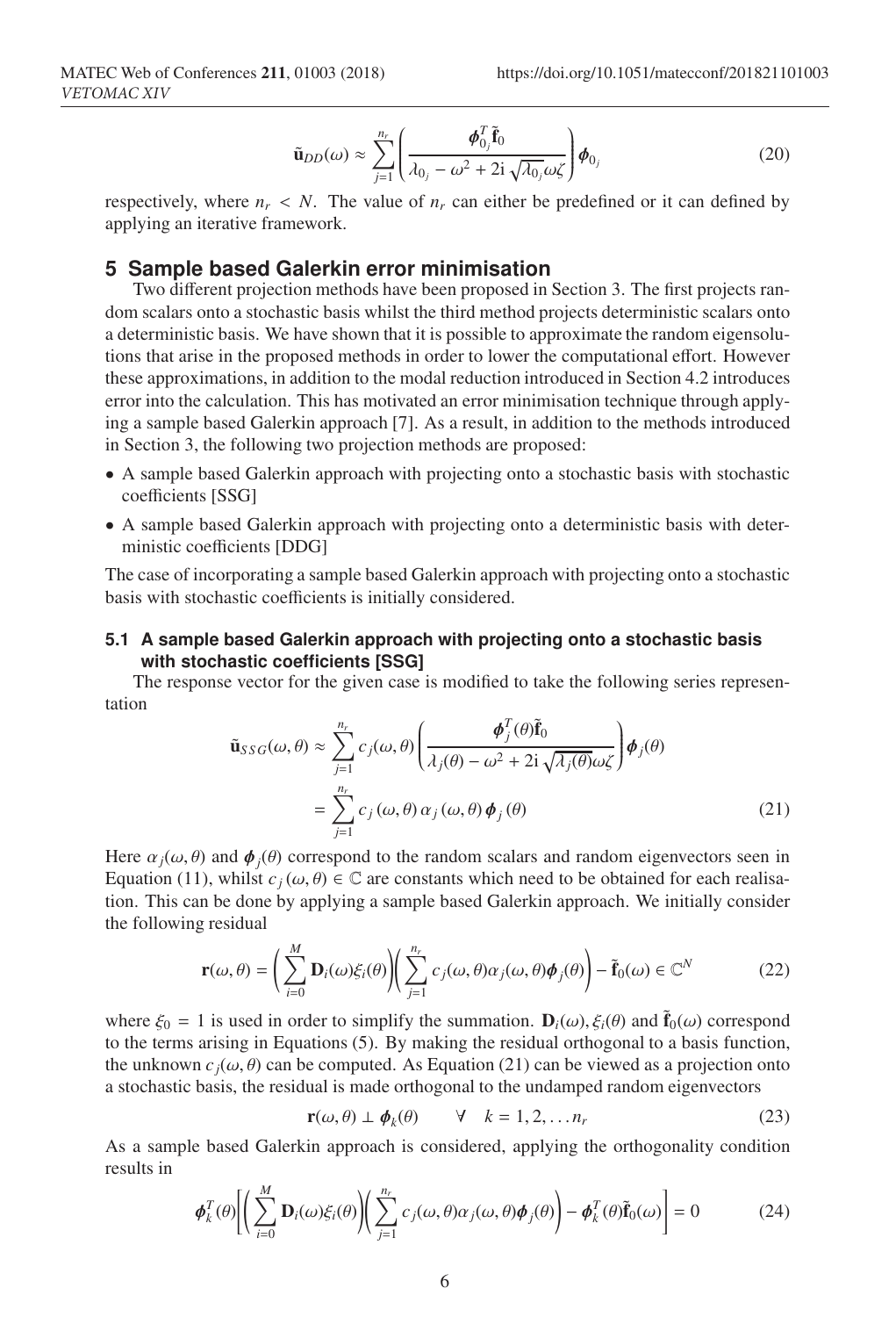By manipulating Equation (24) it is possible to re-write the equation in the following form

$$
\sum_{j=1}^{n_r} \underbrace{\left(\sum_{i=0}^{M} \left[\boldsymbol{\phi}_k^T(\theta) \mathbf{D}_i(\omega) \boldsymbol{\phi}_j(\theta)\right] \left[\xi_i(\theta) \alpha_j(\omega, \theta)\right] \right) c_j(\omega, \theta)}_{\mathbf{Z}_1(\omega, \theta)} = \underbrace{\boldsymbol{\phi}_k^T(\theta) \tilde{\mathbf{f}}_0(\omega)}_{\mathbf{y}_1(\omega)}
$$
(25)

By defining the vector  $\mathbf{c}_1(\omega, \theta) = [c_1(\omega, \theta) c_2(\omega, \theta) \dots c_{n_r}(\omega, \theta)]^T$ , Equation (25) can be rewritten as

$$
\mathbf{Z}_1(\omega,\theta)\mathbf{c}_1(\omega,\theta) = \mathbf{y}_1(\omega,\theta) \qquad j,k = 1,2,\ldots,n_r \tag{26}
$$

where  $\mathbf{Z}_{1_{kj}}(\omega,\theta) = \sum_{i=0}^{M} \left[ \boldsymbol{\phi}_k^T(\theta) \mathbf{D}_i(\omega) \boldsymbol{\phi}_j(\theta) \right] \left[ \xi_i(\theta) \alpha_j(\omega,\theta) \right]$ ;  $\forall j, k = 1, 2, \dots, n_r$  and  $\mathbf{y}_1(\omega,\theta) =$  $\phi_k^T(\theta)\tilde{f}_0(\omega)$ . The number of equations that need to be solved in order to calculate the unknown vector  $\mathbf{c}(\omega, \theta)$  corresponds to the value of *n<sub>r</sub>*. By increasing the number of terms from *n<sub>r</sub>* to  $n_r + 1$ , the number of terms in  $\mathbb{Z}_1(\omega, \theta)$  increases by  $2n + 1$ . Therefore the lower the dimension of the reduced system, the fewer the number of equations that need to be solved. This is of importance as the given procedure needs to be repeated for every realisation and for every frequency under consideration.

# **5.2 A sample based Galerkin approach with projecting onto a deterministic basis with deterministic coefficients [DDG]**

A Galerkin approach can also be considered for the case that contains undamped deterministic eigenvalues and eigenvectors. For this case, the response vector is defined as follows

$$
\tilde{\mathbf{u}}_{DDG}(\omega,\theta) \approx \sum_{j=1}^{n_r} c_j(\omega,\theta) \left( \frac{\boldsymbol{\phi}_{0_j}^T \tilde{\mathbf{f}}_0}{\lambda_{0_j} - \omega^2 + 2i \sqrt{\lambda_{0_j}} \omega \zeta} \right) \boldsymbol{\phi}_{0_j}
$$
\n
$$
= \sum_{j=1}^{n_r} c_j(\omega,\theta) \gamma_{0_j}(\omega) \boldsymbol{\phi}_{0_j} \tag{27}
$$

where  $\gamma_{0j}(\omega)$  and  $\pmb{\phi}_{0j}$  correspond to the deterministic scalars and the undamped deterministic eigenvectors introduced in Equation (13), and  $c_j(\omega, \theta) \in \mathbb{C}$  are unknown constants which need to obtained for each realisation of each frequency. By applying a sample based Galerkin approach, the following set of equations can be derived to obtain the unknown constants

*M*

$$
\mathbf{Z}_2(\omega,\theta)\mathbf{c}_2(\omega,\theta) = \mathbf{y}_2(\omega,\theta) \qquad j,k = 1,2,\ldots,n_r \tag{28}
$$

 $w$ here

where 
$$
\mathbf{Z}_{2_{kj}}(\omega,\theta) = \sum_{i=0}^{M} \left[ \boldsymbol{\phi}_{0_k}^T \mathbf{D}_i(\omega) \boldsymbol{\phi}_{0_j} \right] \left[ \xi_i(\theta) \gamma_{0_j}(\omega) \right];
$$

$$
\gamma_{0_j}(\omega) = \sum_{j=1}^{n_r} \left( \frac{\boldsymbol{\phi}_{0_j}^T \tilde{\mathbf{f}}_0}{\lambda_{0_j} - \omega^2 + 2\mathbf{i} \sqrt{\lambda_{0_j} \omega \zeta}} \right)
$$

$$
\mathbf{y}_2(\omega) = \boldsymbol{\phi}_{0_k}^T \tilde{\mathbf{f}}_0(\omega) \quad \forall \quad j, k = 1, 2, \dots n_r
$$
and 
$$
\mathbf{c}_2(\omega, \theta) \text{ is the vector that contains the unknown constants } c_j(\omega, \theta)
$$

Similarly to the SSG method, Equation (28) needs to be solved for every realisation in each considered frequency. The computational effort associated with this method is considerably lower than the SSG method as the scalars  $\gamma_0$  only need to be calculated once for each given frequency. The aim of this method is to incorporate the whole stochastic nature of system within the unknown scalars  $c_j(\omega, \theta)$ . However it is not known if the Galerkin approach can substantially lower the error as all the eigensolutions used are deterministic. This method is of significant interest as it is known that the behaviour of deterministic and stochastic systems can differ substantially, especially if the coefficient of variation is significantly large.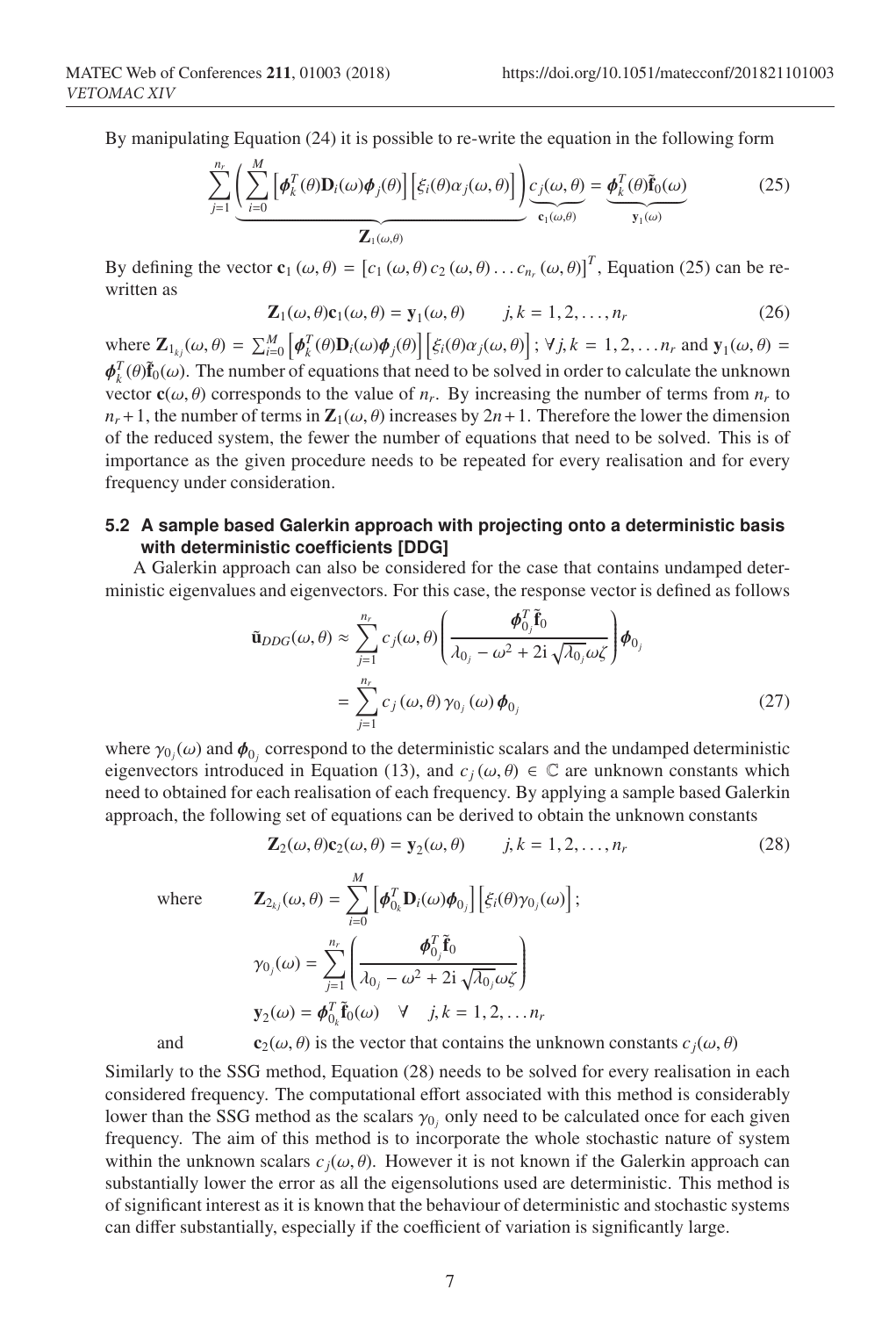# **6 Numerical example**

The four methods proposed and discussed in Sections 3 and 5 are applied to analyse a classical Euler-Bernoulli cantilever beam. As the beam is clamped at one end, the displacement and rotational degrees of freedom at that particular end are zero. The beam is of length *L*, width *W* and thickness *H* and is discretised into 100 elements by applying the stochastic finite element method. This results in the cantilever beam having 200 degrees of freedom. The values of the parameters and the properties of the cantilever beam are given in Table 1. For

| <b>Paramater</b>                                                   | <b>Value</b>                          |
|--------------------------------------------------------------------|---------------------------------------|
| Length of the beam $(L)$                                           | 1.00 <sub>m</sub>                     |
| Width of the beam $(W)$                                            | $0.03 \; \mathrm{m}$                  |
| Height of the beam $(H)$                                           | $0.003 \text{ m}$                     |
| Material density of the beam $(\rho)$                              | $7800 \,\mathrm{kg m^{-1}}$           |
| Constant modal damping factor $(\zeta)$                            | 2%                                    |
| Deterministic value of the Young's modulus of the material $(E_0)$ | $69 \times 10^9$ Nm <sup>-2</sup>     |
| Deterministic value of the second moment of area $(I_0)$           | $6.75 \times 10^{-11}$ m <sup>4</sup> |

Table 1: The values of the parameters and the properties of the cantilever beam.

the cantilever beam, its bending rigidity, *EI*, is assumed to be a stochastic parameter. This stochastic parameter is assumed to be a stationary Gaussian random field of the following form

$$
EI(\theta) = E_0 I_0 [1 + a(x, \theta)] \tag{29}
$$

where *x* corresponds to the coordinate along the length of the beam,  $a(x, \theta)$  is a zero mean stationary Gaussian random field, and  $E_0I_0$  is the mean of the bending rigidity. The autocovariance kernel of the random field is given by

$$
C_a(x_1, x_2) = e^{(|x_1 - x_2|)/\mu_a}
$$
\n(30)

where  $\mu_a$  corresponds to the correlation length. The values of the correlation length and input standard deviation are set to  $\mu_a = \frac{L}{2}$  and  $\sigma_a = 0.20$  respectively, whilst four terms have been retained in the Karhunen–Loève expansion. The case of an unit amplitude harmonic point load acting on the free tip of the beam is considered for the frequency range 0 − 450 Hz at an interval of 2 Hz. This corresponds to considering 226 frequency values. For the given beam, this allows for the first eight resequence frequencies to be studied. 10, 000 Monte Carlo simulation samples are considered for each frequency step. It has been numerically verified that using 10, 000 Monte Carlo samples gives a satisfactory level of convergence for the first two moments of the quantities of interest. By taking the DMCS method to be a benchmark, the proposed methods, SS, DD, SSG and DDG have been compared through the use of relative error indicators. The approximate  $L^2$  relative error of the mean of the response vector at each frequency step is defined as follows

$$
\hat{\varepsilon}_{L^2}^{\mu}(\omega) = \frac{\|\mu_{DMCS}(\omega) - \mu_{CM}(\omega)\|_{L^2}}{\|\mu_{DMCS}(\omega)\|_{L^2}}\tag{31}
$$

where  $\mu_{DMCS}$  denotes the mean of the response vector obtained by using the DMCS method, and  $\mu_{CM}$  denotes the mean of the response vector obtained by using a comparable method. This method ensures that the error arising from each of the projection methods can be characterised by a single value for each  $\omega \in \Omega$ . Figure 1 depicts the log of the approximate  $L^2$  relative error of the mean of the response vector for different values of  $n_r$  and for each frequency step. It can be easily deduced that the DD method introduces considerably more error than the other methods at the resonance frequencies. The visible troughs seen in the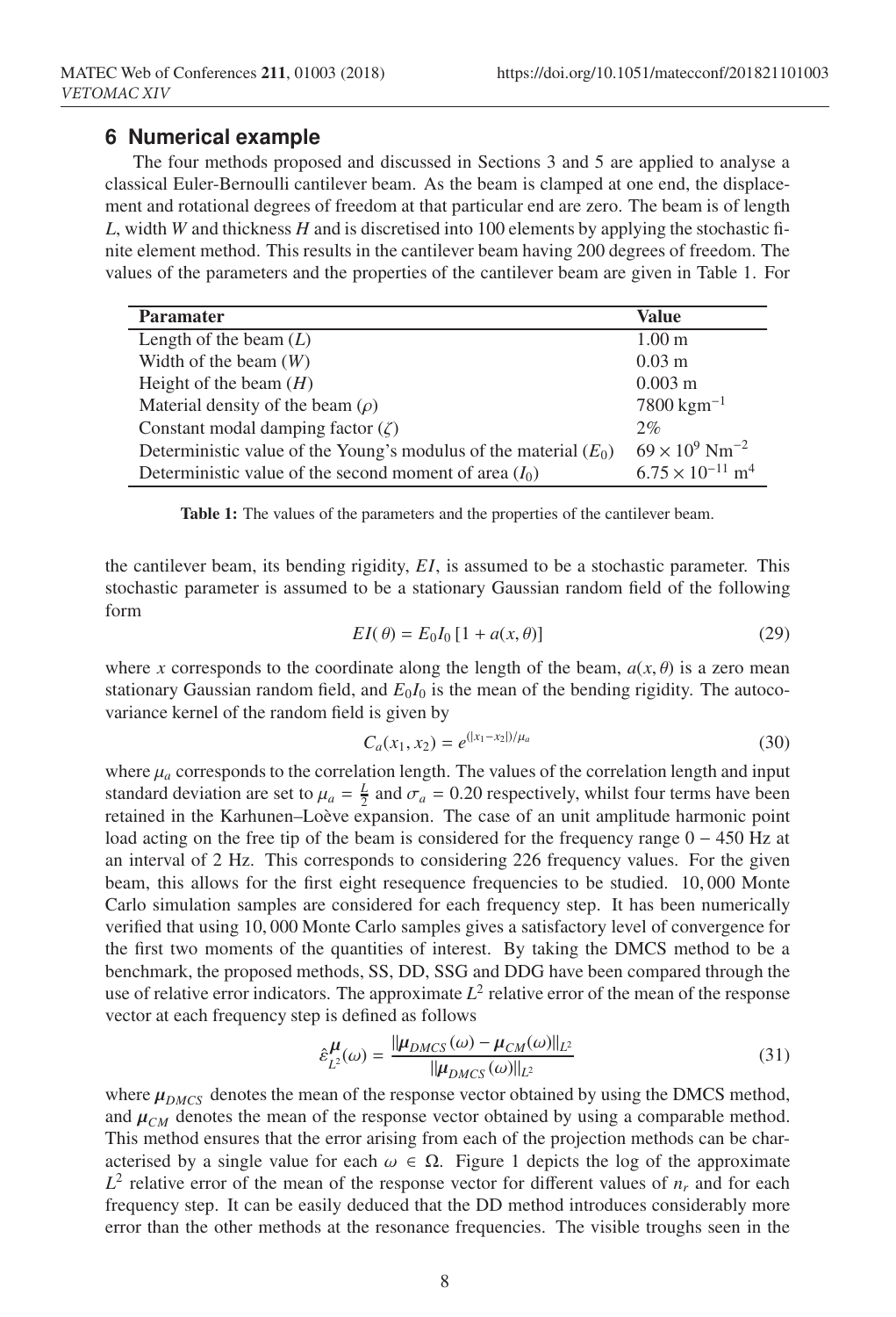

**Figure 1:** The log of the approximate  $L^2$  relative error of the standard deviation of the response vector when  $\sigma_a = 0.20$ . The contour plots depict the log of the approximate  $L^2$  relative error for different values of  $n_r$  (*y*-axis) at each frequency step (*x*-axis).

relative error arising from the SS, SSG and DDG methods correspond to the resonance frequencies. For a given value of  $n_r$  the trend of the approximate relative error increases with the frequency. This is to be expected as the higher order terms in the summations become more important as the frequency increases. The relative errors induced by both the sample based Galerkin methods are almost identical. This suggests that computing the stochastic eigensolutions is non-essential if a sample based Galerkin method is used. The expression for the approximate  $L^2$  relative error of the standard deviation takes a similar form

$$
\hat{\varepsilon}_{L^2}^{\sigma}(\omega) = \frac{\|\sigma_{DMCS}(\omega) - \sigma_{CM}(\omega)\|_{L^2}}{\|\sigma_{DMCS}(\omega)\|_{L^2}}\tag{32}
$$

where  $\sigma_{DMCS}$  denotes the standard deviation of the response vector obtained by using the DMCS method, and  $\sigma_{CM}$  denotes the standard deviation of the response vector obtained by using a comparable method. Figure 2 depicts the log of the approximate  $L^2$  relative error of the standard deviation of the response vector for different values of  $n_r$  at each frequency step. It is apparent that the DD method does not capture the standard deviation of the DMCS very



**Figure 2:** The log of the approximate  $L^2$  relative error of the standard deviation of the response vector when  $\sigma_a = 0.20$ . The contour plots depict the log of the approximate  $L^2$  relative error for different values of *nr* (y-axis) at each frequency step (*x*-axis).

well, however this was to be expected. The SS method does not capture the standard deviation of the DMCS very well either, however, all the sample based Galerkin methods capture the necessary standard deviation very well, especially when the frequency step corresponds to a resonance value. Similarly to the case of the approximate  $L^2$  relative error of the mean of the response vector, the approximate  $L^2$  relative error of the standard deviation of the response vector are extremely similar for both the Galerkin methods.

### **7 Conclusion**

In this study, a set of hybrid projection methods has been proposed to analyse the effect of altering the nature of the coefficients and vectors which are associated with projection